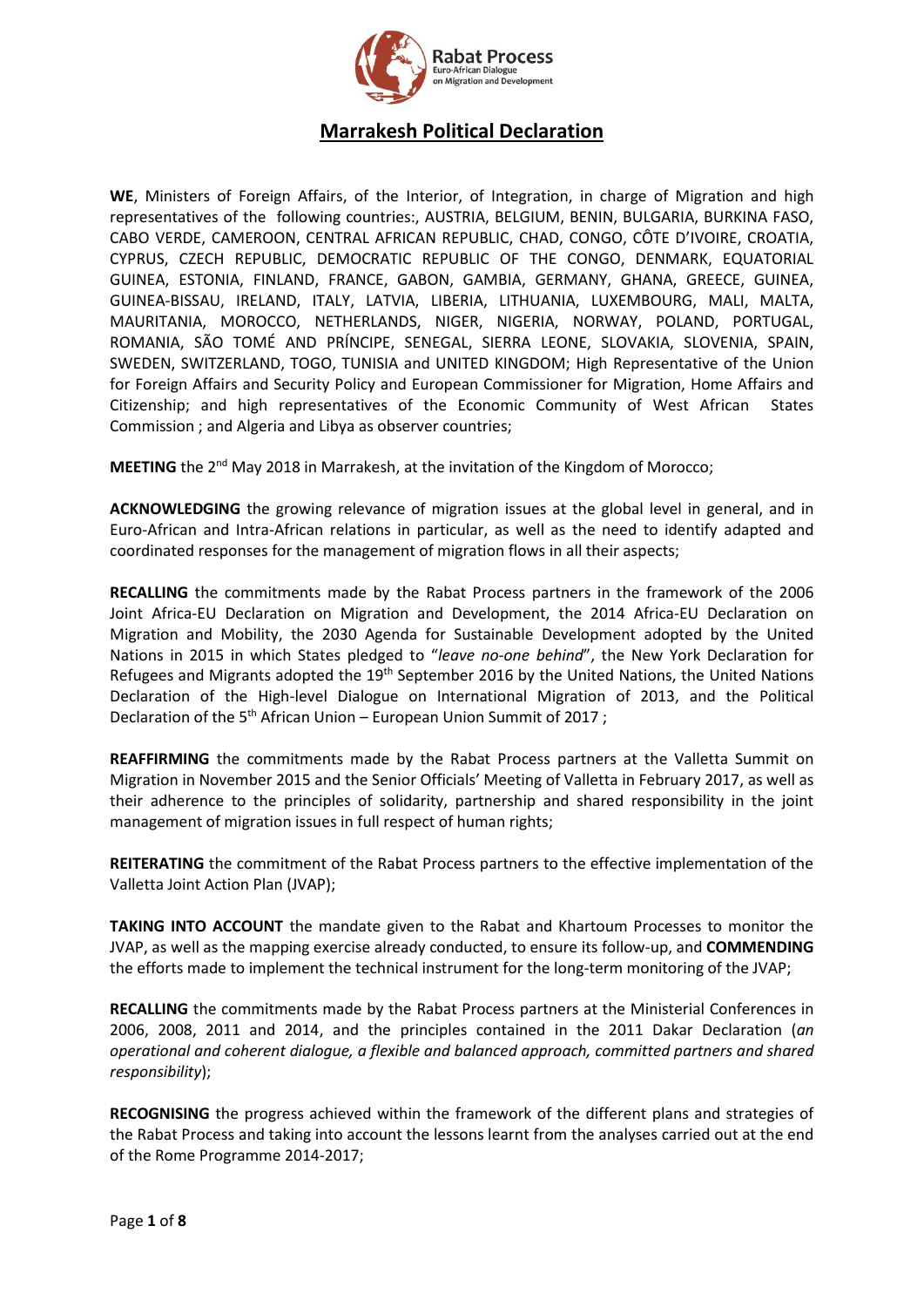

**NOTING** the value of the technical expertise and experience of external observers such as international organisations working in the field of migration and asylum, civil society actors, members of the diaspora and academic representatives, in enriching and operationalising the dialogue; **CALLING** for the strengthening of cooperation with the latter through increased consultations;

**CONSCIOUS** of the driving force of the Rabat Process in identifying common political priorities for migration and asylum issues between Africa and Europe, and its contribution to the formulation and implementation of migration strategies;

**ENDEAVOURING** to ensure coherence with the implementation instruments which have emerged since 2014 and which redefine the partnership framework, **AVOIDING** duplication of actions being undertaken in this respect and **ENSURING** complementarity of interventions;

**ADOPT** the Marrakesh Programme for 2018-2020, which comprises the present Political Declaration as well as the targeted, operational Action Plan, and which is based on a regional approach whilst also respecting state sovereignty;

**AGREE** to align the said Programme with the **five domains** of the JVAP in order to maintain coherence and complementarity with it:

Domain 1: Development benefits of migration and addressing root causes of irregular migration and forced displacement;

Domain 2: Legal migration and mobility;

Domain 3: Protection and asylum;

Domain 4: Prevention of and fight against irregular migration, migrant smuggling and trafficking in human beings;

Domain 5: Return, readmission and reintegration;

**AGREE** equally to effectively implement, in a balanced way, the Action Plan which is thus adopted by incorporating the following cross-cutting priorities:

- **1. A human rights-based approach**: the implemented actions will contribute to fully respecting the human rights and dignity of refugees and migrants, irrespective of their migration status;
- **2. Particular attention will be paid to the issues of gender and the protection of migrants in vulnerable situations including, in particular, women and children**;
- **3. Increased attention to the fight against xenophobia, racism and discrimination**: the partners will undertake efforts to combat these phenomena, and to promote a balanced narrative on migration and diasporas, based on facts and highlighting their positive contribution to the development of societies in countries of origin, transit and destination**;**
- **4. A regional approach**: the identification, formulation and execution of actions will take into account local and regional specificities.
- **5. An inclusive and multi-stakeholder approach**: in their interventions, the partners will seek to involve all the actors under the coordination of the national authorities (regional organisations, local authorities, traditional and customary authorities, representatives of civil society and migrant and refugee communities, social partners, the private sector, the media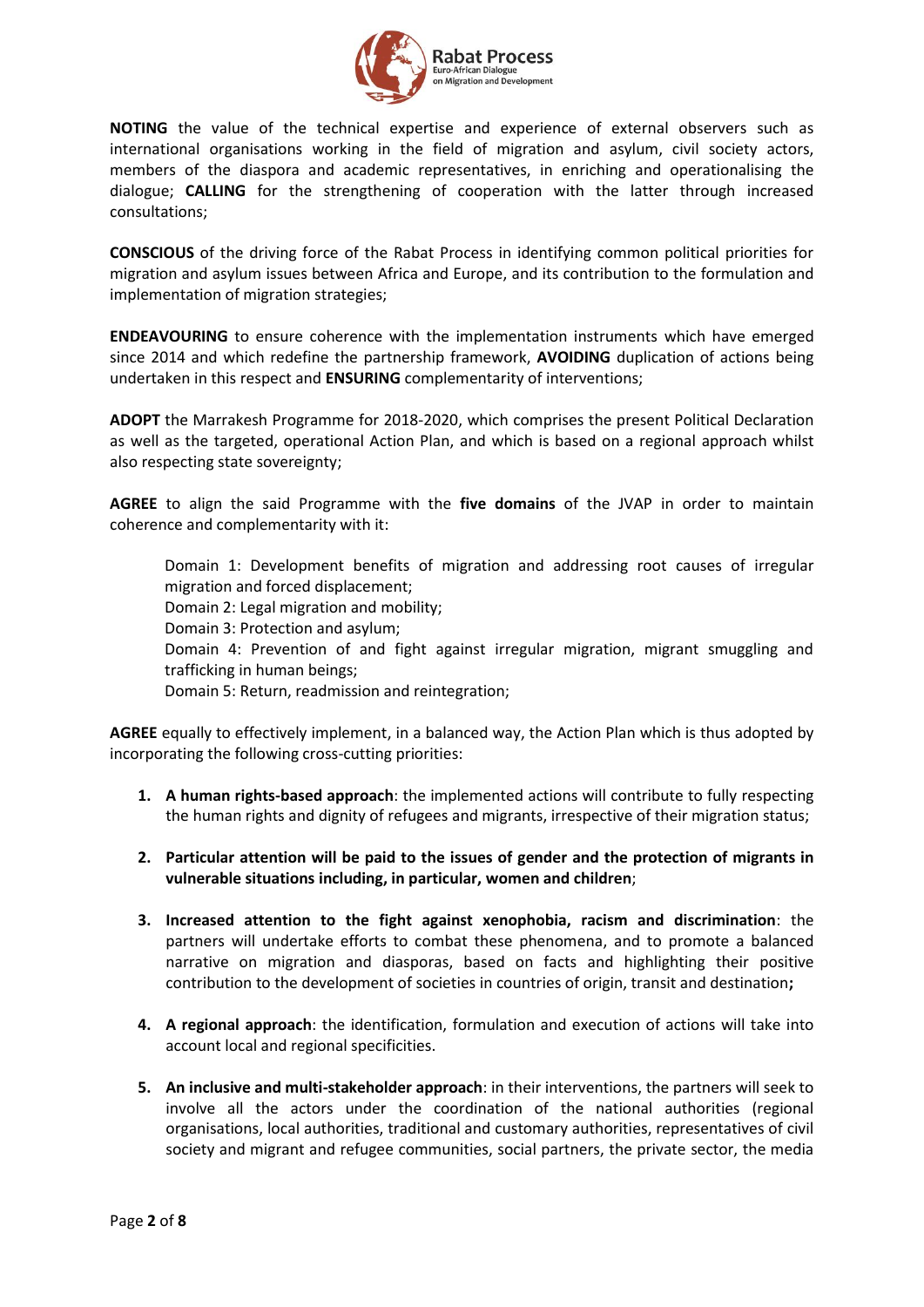

and academia) as well as relevant International Organisations, to ensure coordinated and orderly management of all dimensions of the migratory phenomenon.

**6. Particular attention to the collection, analysis and sharing of disaggregated data**: among the activities envisaged, the partners will endeavour to identify existing initiatives and studies, to share migration data and will undertake, if necessary, specific studies for operational purposes at national or regional levels. The data and information obtained will feed into and contribute to migration policy-making processes;

**DECIDE** to target concrete actions which reflect the specific added value of the Rabat Process. This resides, notably, in its ability to build networks of technical and political actors, to formulate actions which take regional specificities into account, and to centralise information gathered as a result of their implementation, whilst at the same time respecting geographical balance at all levels;

**AGREE** to specify the modalities for the implementation of the targeted actions and to use the relevant mechanisms and tools to monitor and evaluate the implementation of the Marrakesh Programme for 2018-2020 on a periodic basis in order to improve its scope and impact.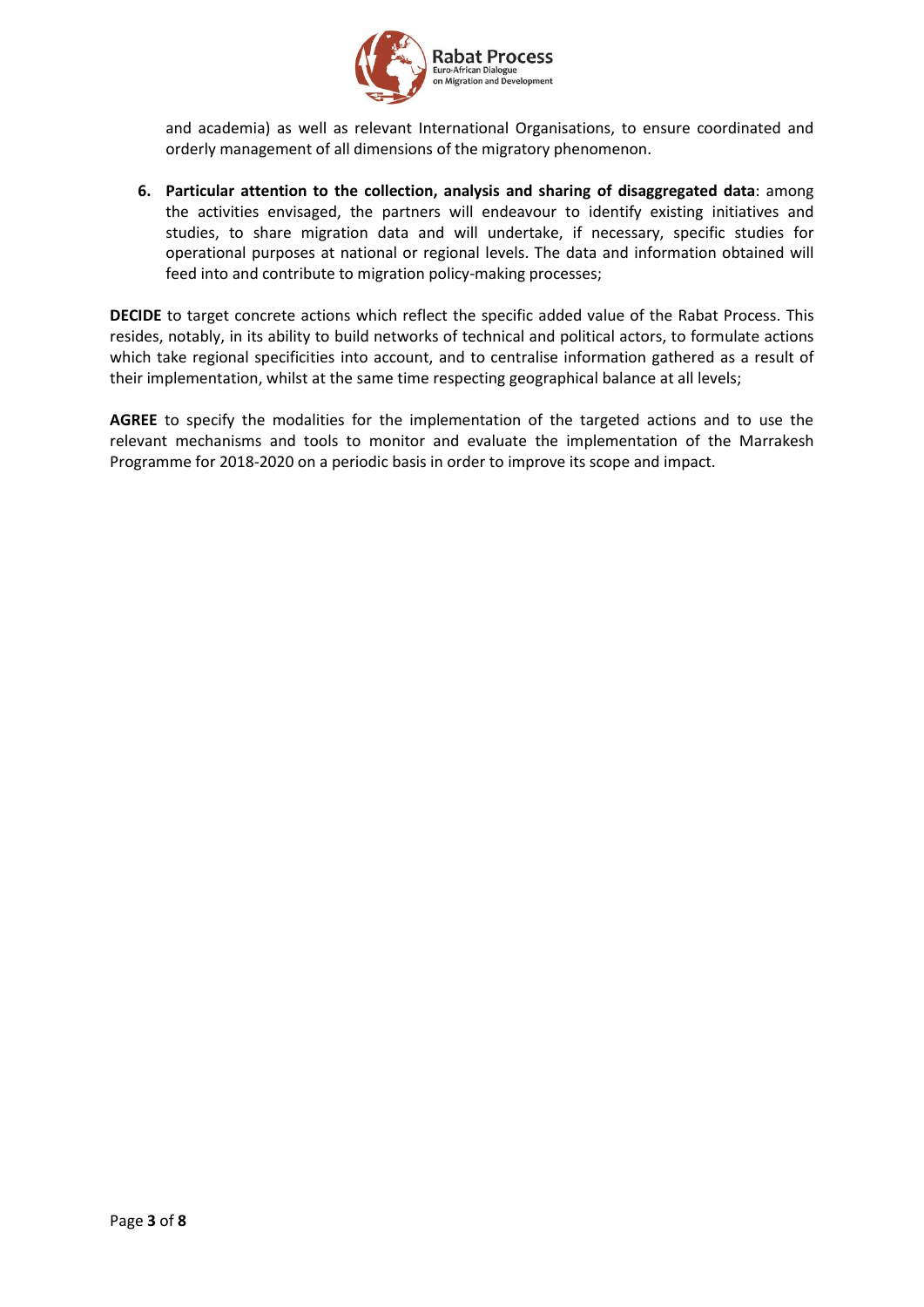

# **Marrakesh Action Plan 2018-2020**

## **Domain 1: Development benefits of migration and addressing root causes of irregular migration and the phenomenon of displaced persons**

The 2030 Agenda for Sustainable Development aims, in its Goal 10.7, to "*Facilitate orderly, safe, regular and responsible migration and mobility of people, including through the implementation of planned and well-managed migration policies".* 

Since its inception, the Rabat Process has consistently promoted the positive potential of regular migration and the key role of the diaspora for countries of origin, transit and destination. The strengthening of synergies between migration and development constitutes a priority domain and a specific feature of the Rabat Process. The dialogue partners agree to pursue this path and will focus most of their actions on maximising the benefits of regular migration for development, including, as a priority, members of the diaspora in this process.

The Rabat Process partners recognise the multiple root causes of irregular migration and forced displacement. These root causes, most of which are interconnected, need to be increasingly addressed through a wide range of appropriate responses both at policy and operational levels. Taking into account the mixed nature of migration flows, the partners reiterate the commitments made in the Valletta framework to invest in development and the eradication of poverty, to fight the root causes of irregular migration, to support humanitarian aid and development assistance in the countries most affected by the phenomenon of displaced persons, and to address environmental and climate change issues in the most affected regions.

#### **Objective 1: Maximising the positive impact of regular migration for development**

Action 1: Identify and share good practices that enable countries to gain better knowledge of the profiles of their diasporas and to adopt or to optimise strategies that promote their economic, social and cultural potential for development, whilst also analysing the potential obstacles to the adoption and optimisation of these good practices.

Action 2: Contribute to reducing the costs of remittances and to facilitating remittances sent by migrants to their countries of origin, in particular by supporting innovative or existing initiatives using the potential offered by digitalisation. The partners might refer, for example, to the work carried out by the African Institute for Remittances and its network of focal points.

Action 3: Promote initiatives that support entrepreneurship and productive investment among young people from the African Diaspora (such as the flagship MEETAfrica programme, developed within the framework of the Rabat Process), and encourage these young people to use their skills for the benefit of their countries of origin.

### **Objective 2: Achieve a common understanding of the root causes of irregular migration and forced displacement in the Rabat Process region**

Action 4: Analyse the root causes and make practical recommendations (particularly through the organisation of thematic meetings on this subject) with a view to improving the incorporation of these issues into policy development.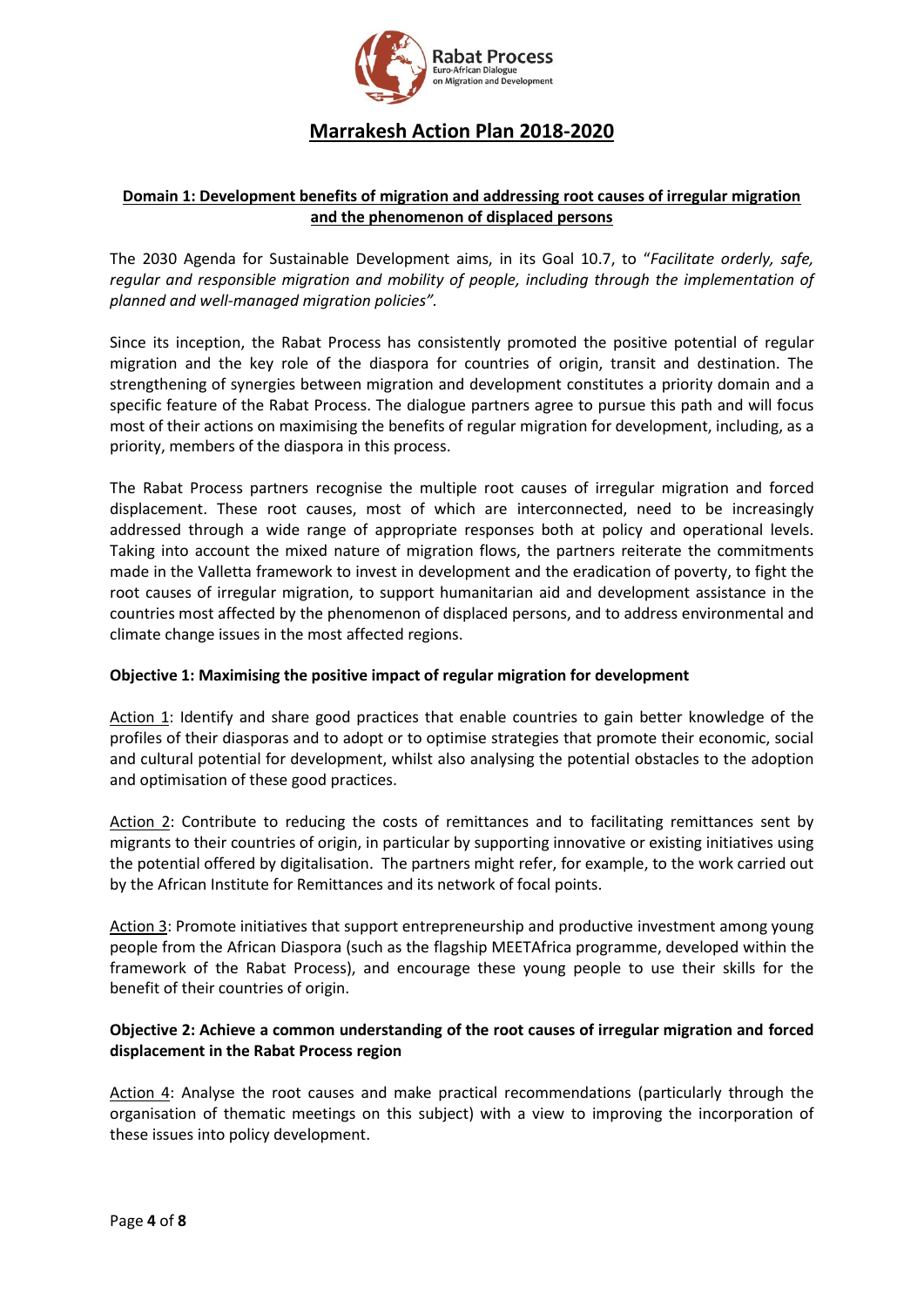

Action 5: Promote a more systematic inclusion of issues related to the root causes of irregular migration and forced displacement into socio-economic development strategies and programmes at national level, and into development cooperation programmes, whilst also promoting ownership of existing regional normative frameworks.

## **Domain 2: Legal migration and mobility**

Taking note of the above-mentioned Goal 10.7 of the 2030 Agenda for Sustainable Development, the Rabat Process partners recognise the need to encourage and to strengthen the pathways to regular migration, based on efficient civil registration systems, and to promote the mobility of certain categories of travellers (in particular, businessmen and businesswomen, young professionals or researchers) between European and North, West and Central African countries.

### **Objective 3: Promote regular migration and mobility, especially of young people and women, between Europe and North, West and Central Africa, and within these regions**

Action 6: Encourage the establishment of exchange networks between vocational training institutes and employment agencies in Europe and Africa, in order to draw full benefit from the skills of young migrants and to adapt technical training to the needs of the labour market. Particular attention will be paid to activities targeting women and youth.

Action 7: In accordance with the national legislative frameworks, promote projects which aim to strengthen the portability of the rights and social protection of regular migrants and their families, for example, through the conclusion and the implementation of appropriate bilateral, regional or international conventions.

Action 8: Identify good practices and success factors which can guide relevant policy development and support inter- and intra-regional mobility, in particular through the analysis of existing studies on circular migration, particularly at regional level.

#### **Objective 4: Encourage facilitation of visa issuing procedures**

Action 9: In a spirit of partnership, pursue an open dialogue regarding visa facilitation, in particular through meetings and technical training sessions.

Action 10: Support actions designed to improve the accessibility, efficiency and transparency of the various national systems for visa issuance, including support for the creation of local information structures or the establishment of online information portals.

## **Domain 3: Protection and asylum**

Rabat Process partners reiterate their international commitments in the field of protection and asylum, including those contained in the Valletta Political Declaration, and in particular those aimed at providing protection *"to all those entitled to it in accordance with international and regional instruments".* They reaffirm their respect for the dignity of refugees and other forcibly displaced persons, and for the protection of their human rights, irrespective of status. The partners encourage countries in their efforts to sign up to and implement existing international conventions on protection, including the 1951 Geneva Convention relating to the Status of Refugees and its 1967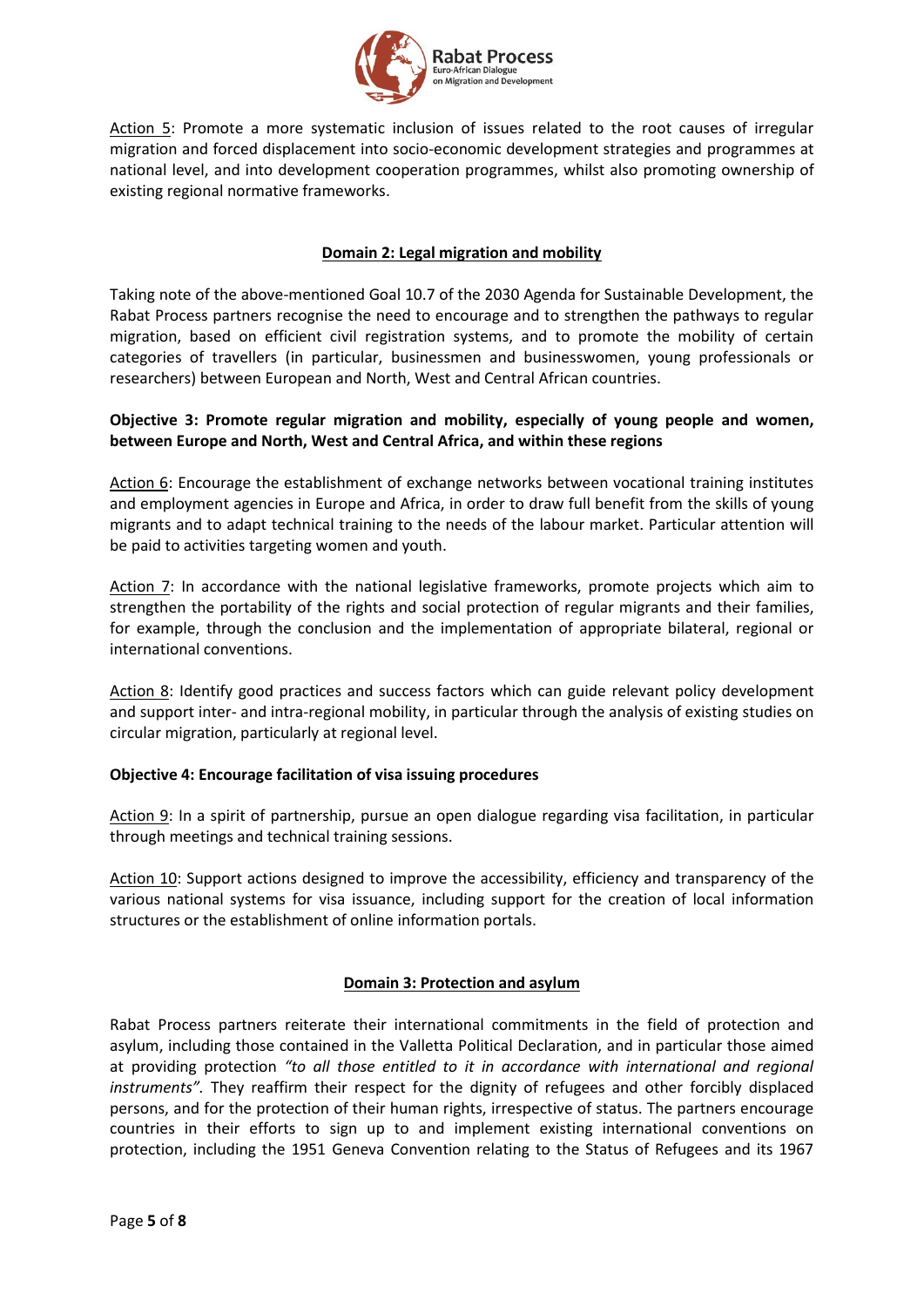

Protocol. They also encourage capacity building of national institutions with regards to asylum systems.

### **Objective 5: Promote measures aiming to strengthen the protection of refugees and other forcibly displaced persons**

Action 11: Identify existing cross-border and regional protection initiatives in one of the sub-regions of the dialogue, and propose actions to stakeholders aimed at improving the protection of refugees and forcibly displaced persons. Particular attention will be paid to take into account the most vulnerable people, the best interests of children and the needs of unaccompanied minors.

Action 12: Promote the adoption of local, national and regional action plans aimed at defining procedures for an effective response, especially in the event of massive displacements of people.

## **Objective 6: Promote the integration of refugees and forcibly displaced persons into host communities**

Action 13: Promote the integration of refugees and forcibly displaced persons through the establishment of awareness-raising campaigns aimed, on the one hand, at local communities and on the other hand, at refugees and asylum seekers, covering their rights and obligations in host countries.

Action 14: Share experiences and good practices which promote access to work and which allow people benefitting from international protection to become more self-reliant.

## **Domain 4: Prevention of and fight against irregular migration, migrant smuggling and trafficking in human beings**

The Rabat Process partners reiterate their commitment to international obligations relating to the prevention and fight against migrant smuggling and trafficking in human beings, which are two serious forms of organised crime under international law (the 2000 United Nations Convention against Transnational Organized Crime and the additional United Nations protocols against the Smuggling of Migrants by Land, Air and Sea, and aimed to Prevent, Suppress and Punish Trafficking in Persons, especially Women and Children).

In accordance with the Valletta Political Declaration, the partners encourage the stepping-up of efforts to prevent and combat these phenomena, both in Europe and Africa, through various instruments. Within this framework, the search for alternatives to the informal economy stemming from the illicit smuggling of migrants and the trafficking of human beings, as well as awarenessraising measures, are particularly encouraged.

The partners recognise the contribution of regional and international organisations and civil society organisations in this domain. The added value of the Rabat Process lies, *inter alia*, in its ability to connect the actors concerned by these two phenomena, in order to promote mutual learning and to improve cooperation.

**Objective 7: Build the capacities of public institutions with competency in the areas of integrated border management, and the prevention and fight against migrant smuggling and trafficking in human beings**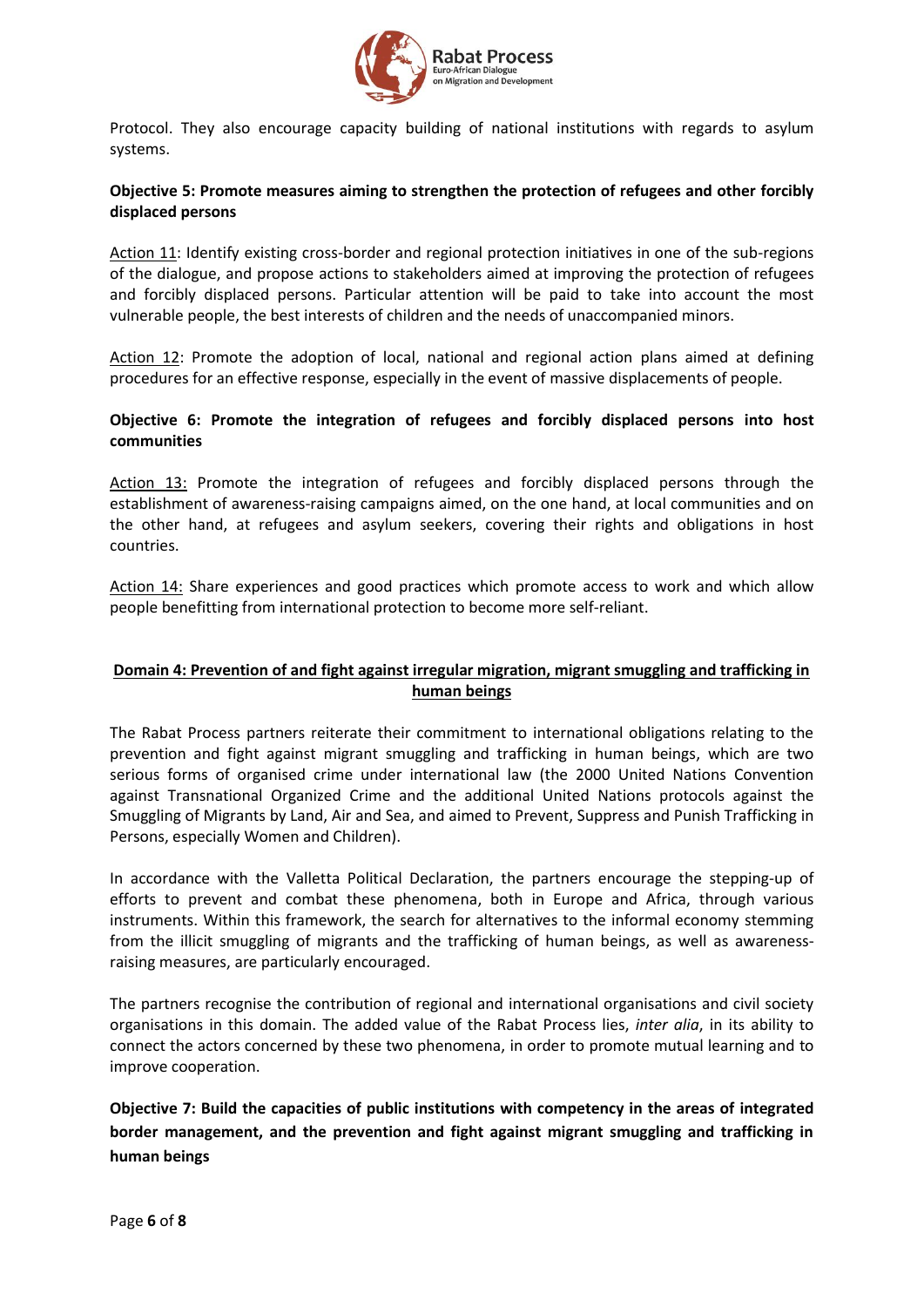

Action 15: Improve the detection capabilities of national authorities with regard to smuggling of migrants and persons in need of international protection, trafficking in human beings, as well as in the area of integrated border management and control.

Action 16: Strengthen judicial and police cooperation at bilateral, inter- and intra-regional and international levels regarding the exchange of information, paying particular attention to financial investigations.

Action 17: Continue and accompany efforts designed to develop and to implement appropriate legislative and institutional frameworks at both national and regional levels, in accordance with the 2000 United Nations Convention against Transnational Organized Crime and the relevant additional Protocols against the smuggling of migrants and trafficking in human beings.

## **Objective 8: Improve the protection of migrants and persons in need of international protection who have been smuggled, and victims of trafficking in human beings**

Action 18: Facilitate the sharing of good practices in relation to awareness-raising and information on the risks of irregular migration and trafficking in human beings, targeting, in particular, children and women, and involving all stakeholders (the State, the diaspora, the media, social networks, civil society, international organisations and the private sector).

Action 19: Formulate concrete responses regarding the protection and assistance of people affected by smuggling and victims of trafficking in human beings, particular women and girls (reception structures, legal advice, social, psychosocial and health services, interpretation, reintegration, etc.) and promote their inclusion into national, regional and sub regional initiatives and policies.

## **Domain 5: Return, readmission and reintegration**

The Rabat Process partners reiterate their adherence to obligations under international law in the area of return and readmission and recall the importance of sustainable reintegration. They reiterate their support for the principle of *non-refoulement* and agree to give preference to voluntary return. They recall that policies in the area of return and readmission are the shared responsibility of States, and that they should be efficient, transparent and carried with full respect for the human rights, security and dignity of migrants.

The partners of the Rabat Process applaud the joint progress achieved through the political dialogues which have been initiated in this domain. It is important that these efforts are pursued and that this dialogue is translated into action, leading to strengthened cooperation and more efficient return and readmission.

### **Objective 9: Strengthen the capacities of the competent authorities in order to improve and ensure the identification processes and the issuing of travel documents.**

Action 20: Exchange best practices related to return, readmission and reintegration at national, regional and cross-border levels (in particular through regional consultations).

Action 21: Promote the use of innovative identification techniques. The thematic meeting on return, readmission and reintegration organised in Brussels in 2016 proposed, among other things, the use of videoconferencing for identification or pre-identification, more systematic use of fingerprints, or recourse to joint actions for complex cases. Depending on the needs, provide support (technical